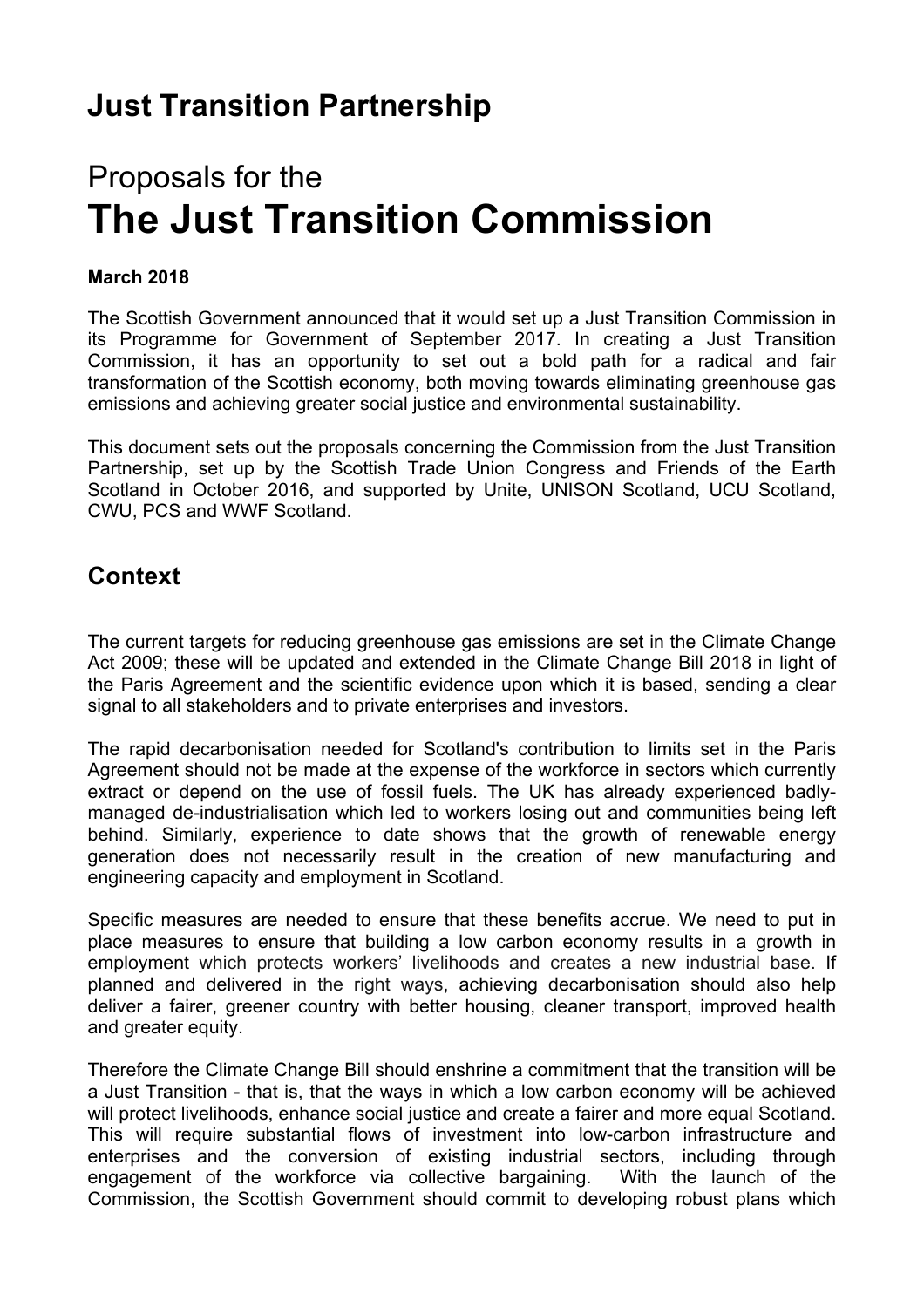quantify the scale of the investments required for meeting emissions reduction targets and detail how their financing and delivery will be secured; and which consider the merits of increased public ownership in order to speed up and give direction to the transition.

To be effective, steps towards the governments' low carbon reduction objectives and a just transition will have to be integrated across all relevant parts of government. The objective should be included in the remit of the Scottish National Investment Bank and of a future Government-owned energy company; it should also be integrated into the Economic Strategy and the Energy Strategy. Just Transition should be incorporated into the Climate Change Plan, which should include specific measures and budget lines for supporting the transition of the workforce as well as appropriate performance indicators. The Just Transition should be a core theme of any future industrial strategy.

The Just Transition Commission should advise the Scottish Government on the transition to a prosperous low carbon economy in which the costs and rewards are shared fairly, and employment levels and job quality are protected and enhanced. In addition it can play a central role in energising and facilitating these changes through:

- focusing attention on what needs to be done and how it can be done in socially just ways;
- securing widespread and popular support through engagement with unions, employers and civil society;
- scrutinising and advising all of the actors involved, not just central government.

All sectors of society will have to play their part so it is important that the involvement of unions, workers and communities as well as enterprises becomes the norm.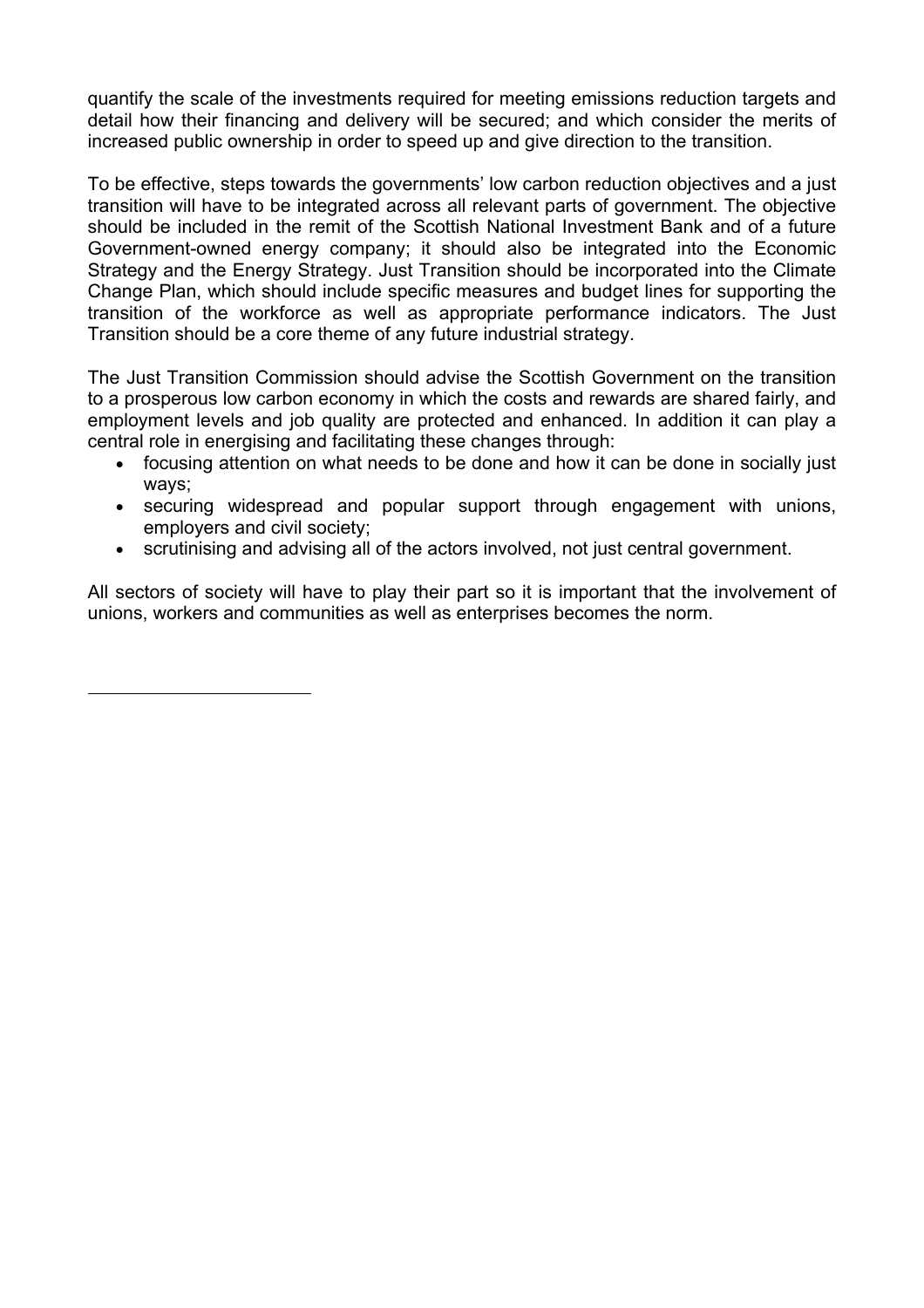## **Proposals for the Just Transition Commission**

## **Remit**

The Just Transition Commission should be given a remit which includes:-

- advising ministers on making the transition to a low carbon economy in which the costs and rewards are shared fairly
- reporting on and scrutiny of the measures put in place to ensure that livelihoods of workers and of communities are protected and social equity is enhanced.
- providing direction, leadership and strategic thought for Just Transition in Scotland, building on engagement with unions, workers and employers. In doing so it will support and enable the realisation of the Scottish Government's vision for a low carbon Scotland

The focus should be on transforming Scotland's whole economy through driving the transition to low carbon emissions, attending to jobs and job quality and the needs of workers and geographical communities – that is, on what needs to be done and how it can be done expeditiously and with a fair distribution of costs and benefits.

The Commission should be able to examine the plans and activities of all agencies whose actions are necessary for achievement of the Just Transition, and the extent to which they are integrated and joined-up. It should be empowered to make recommendations and advocate on behalf of the objectives of Just Transition. In order to prevent offshoring emissions production overseas, consider how to make the just transition to achieving the climate change targets without increasing consumption emissions

The principles of Just Transition should be enshrined in the Climate Change Bill which should also establish the remit of the Just Transition Commission. The time period of the work of the Commission should derive from the function of monitoring progress towards and achievement of emissions reductions targets under the Climate Change Bill.

## **Reporting**

The Commission should report to Scottish Ministers. In the current distribution of Ministerial portfolios we advocate that principle responsibility should lie jointly with the Cabinet Secretary for Economy, Jobs and Fair Work and the Cabinet Secretary for Climate Change, Environment and Land Reform.

Its reports should also be laid before Parliament and it should be able to give evidence to Parliamentary Committees. The Commission will produce both annual and one-off reports.

## **Functions/activities**

The Commission should be a fully independent body which can:-

- Advise Ministers on the transition to a prosperous low-carbon economy
- Investigate measures needed to achieve a Just Transition and actions taken in Scotland to implement them